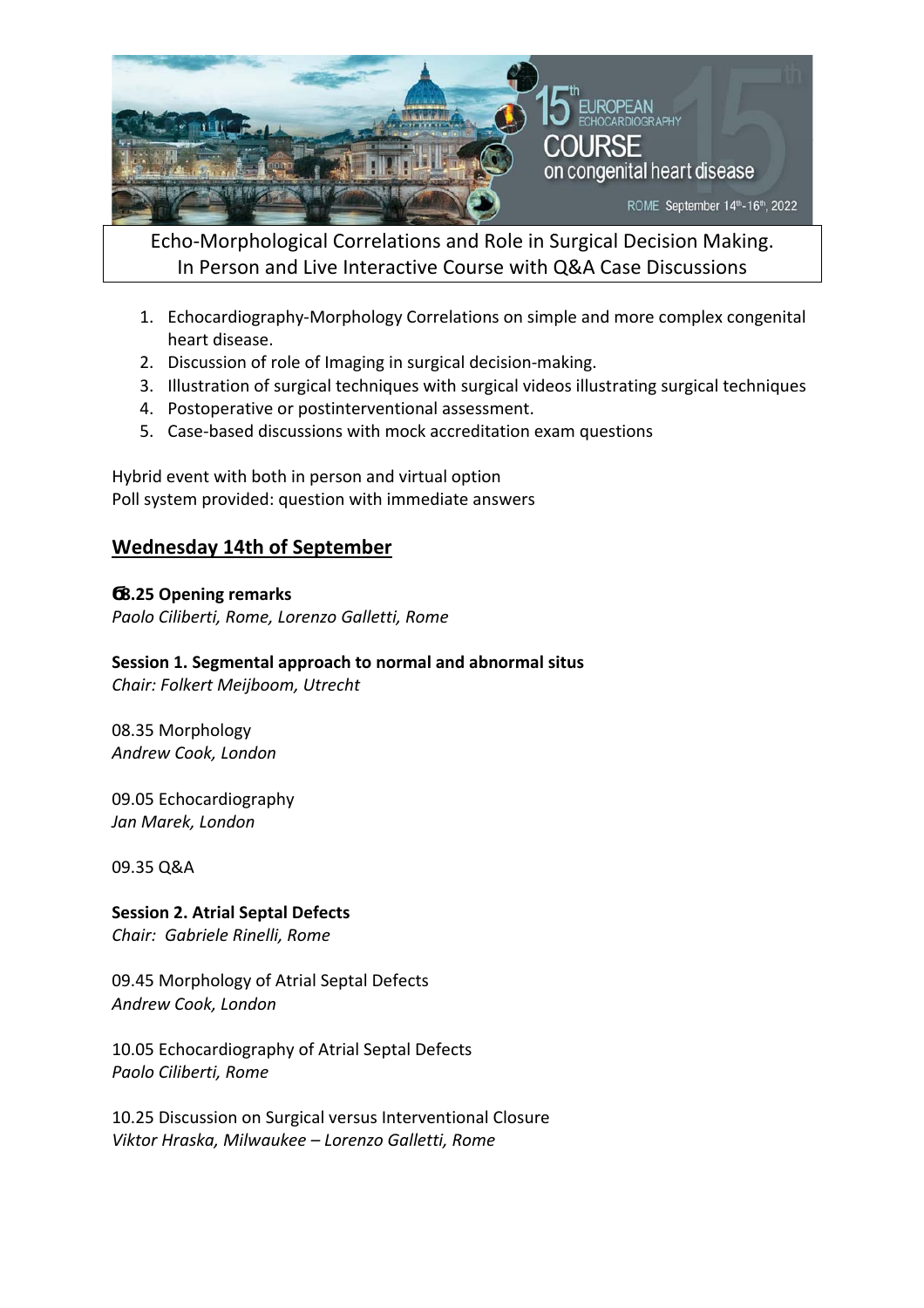

#### **10.35 Coffee break**

**Session 3. Ventricular and Atrioventricular Septal Defects**  *Chair: Luc Mertens, Toronto* 

11.00 Morphology of Ventricular Septal Defects Andrew Cook, London

11. 20 Echocardiography of Ventricular Septal Defects *Leo Lopez, Stanford* 

11.40 Discussion Surgical and interventional aspects of VSD closure.

11.50 Morphological Aspect of Atrioventricular Septal Defects *Andrew Cook, London* 

12.20 Echocardiographic assessment of AVSD. What you need to know before surgical repair?  *Meryl Cohen, Philadelphia* 

12.50 Surgical aspects of AVSD repair and postoperative assessment. *Viktor Hraska, Milwaukee – Lorenzo Galletti, Rome* 

## **13.15 Lunch Break**

**Session 4. Tetralogy of Fallot**  *Chair: Roberta Iacobelli, Rome* 

14.15 Morphology of Tetralogy of Fallot *Andrew Cook, London* 

14.40 Pre‐operative assessment *Luc Mertens, Toronto* 

15.05 Discussion‐ Considerations and techniques for surgical repair *Viktor Hraska, Milwaukee – Lorenzo Galletti, Rome* 

15. 20 Post‐operative assessment after TOF repair *Giovanni Di Salvo, Padua*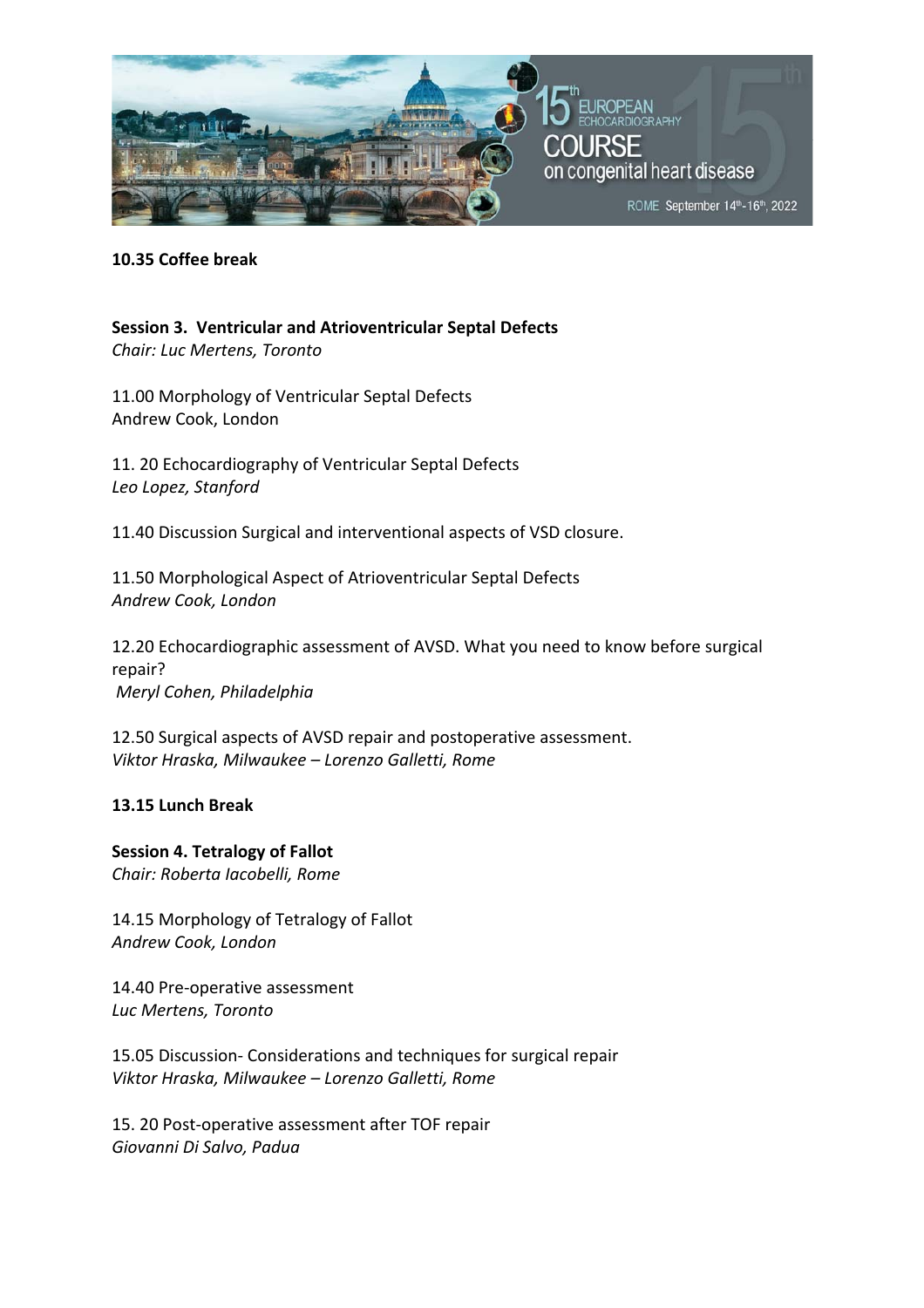

**15.45 Coffee break** 

**Session 5. Coronary artery abnormalities**  *Chair: Meryl Cohen, Philadelphia* 

16.00 ALCAPA and ARCAPA *Leo Lopez, Stanford* 

16.25 Abnormal origin of the coronary arteries from the aorta *Jan Marek, London* 

16.50 Surgical management of coronary anomalies *Viktor Hraska, Milwaukee – Lorenzo Galletti, Rome* 

17.00. End of the day

# **Thursday 15th of September**

**Session 6. Transposition and Double Outlet Right Ventricle**  *Chair: Lorenzo Galletti, Rome* 

08.30 Morphology of TGA and DORV *Andrew Cook, London* 

09.00 Simple Transposition – pre‐operative assessment *Giovanni Di Salvo, Padua* 

09.20. Surgical perspective‐ arterial switch *Viktor Hraska, Milwaukee – Lorenzo Galletti, Rome* 

09.35 Complex transposition TGA/VSD and Double Outlet Right Ventricle *Jan Marek, London*

10.00 Surgical discussion complex transposition/DORV *Viktor Hraska, Milwaukee – Lorenzo Galletti, Rome* 

10.15 Postoperative assessment of TGA & DORV *Meryl Cohen, Philadelphia* 

#### **10.45 Coffee Break**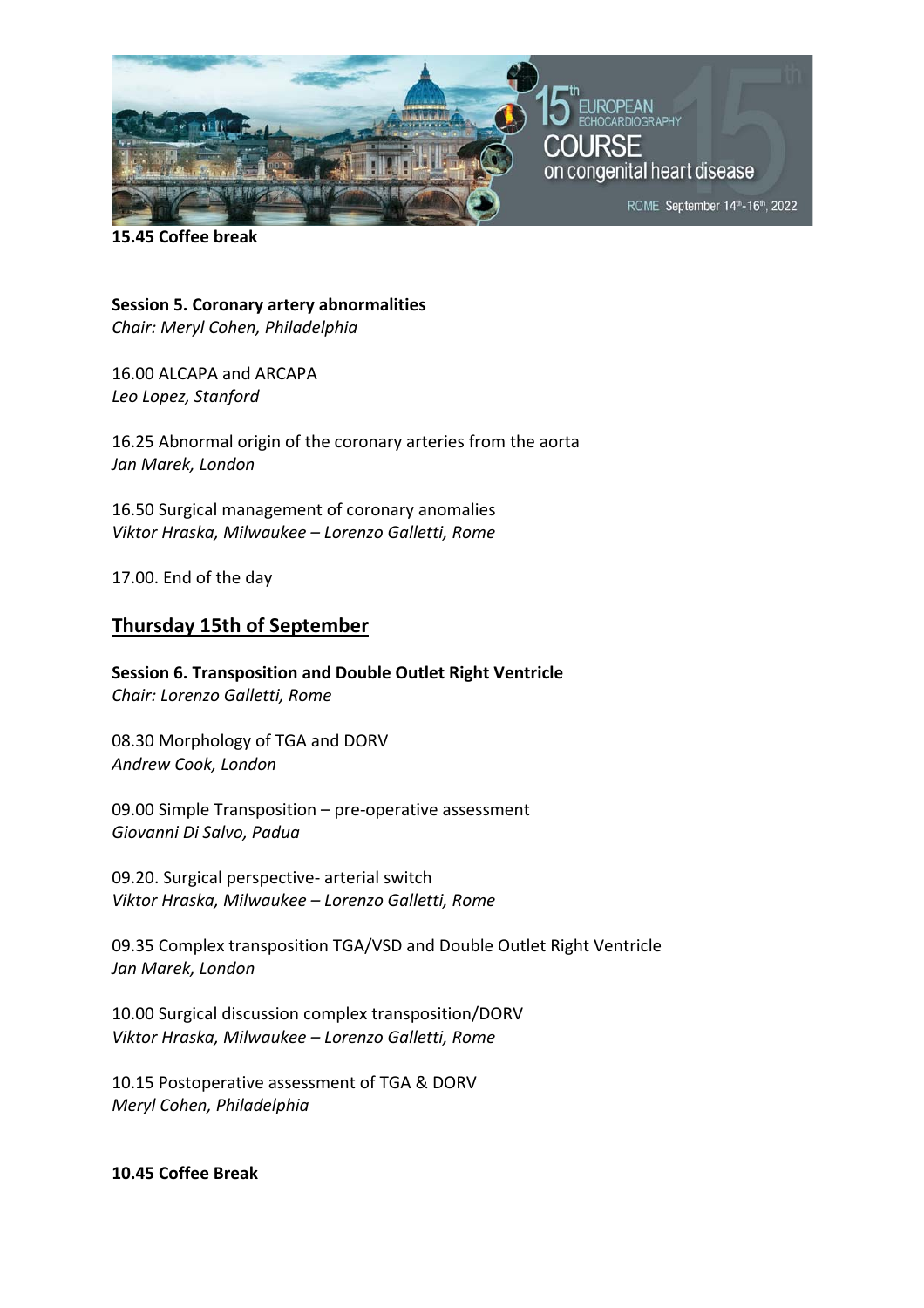

**Session 7. LVOTO and Coarctation of the aorta**  *Chair: Jan Marek, London* 

11.00 Morphology of the LVOT and Aortic Arch *Andrew Cook, London* 

11.25 Echocardiography in LVOT obstruction & coarctation *Leo Lopez, Stanford* 

11.50 Surgical aspects of LVOT and coarctation *Viktor Hraska, Milwaukee – Lorenzo Galletti, Rome* 

12.05 Postoperative assessment after LVOT, aortic valve & coarctation *Meryl Cohen, Philadelphia* 

## **12.30 Lunch Break**

**Session 8. Functionally Univentricular Hearts**  *Chair: Giovani Di Salvo, Padua* 

13.30 Morphology *Andrew Cook, London* 

14.00 Preoperative echocardiography *Gabriele Rinelli, Rome* 

14.30 Surgical strategies in single ventricular palliation *Viktor Hraska, Milwaukee – Lorenzo Galletti, Rome* 

15.00 Echocardiographic evaluation during staged palliation *Luc Mertens, Toronto* 

## **15.30 Coffee break**

**Session 9. Introduction to functional assessment**  *Chair: Folkert Meijboom, Utrecht* 

16.00 Assessment of LV function‐ what do the new guidelines say? *Leo Lopez, Stanford*